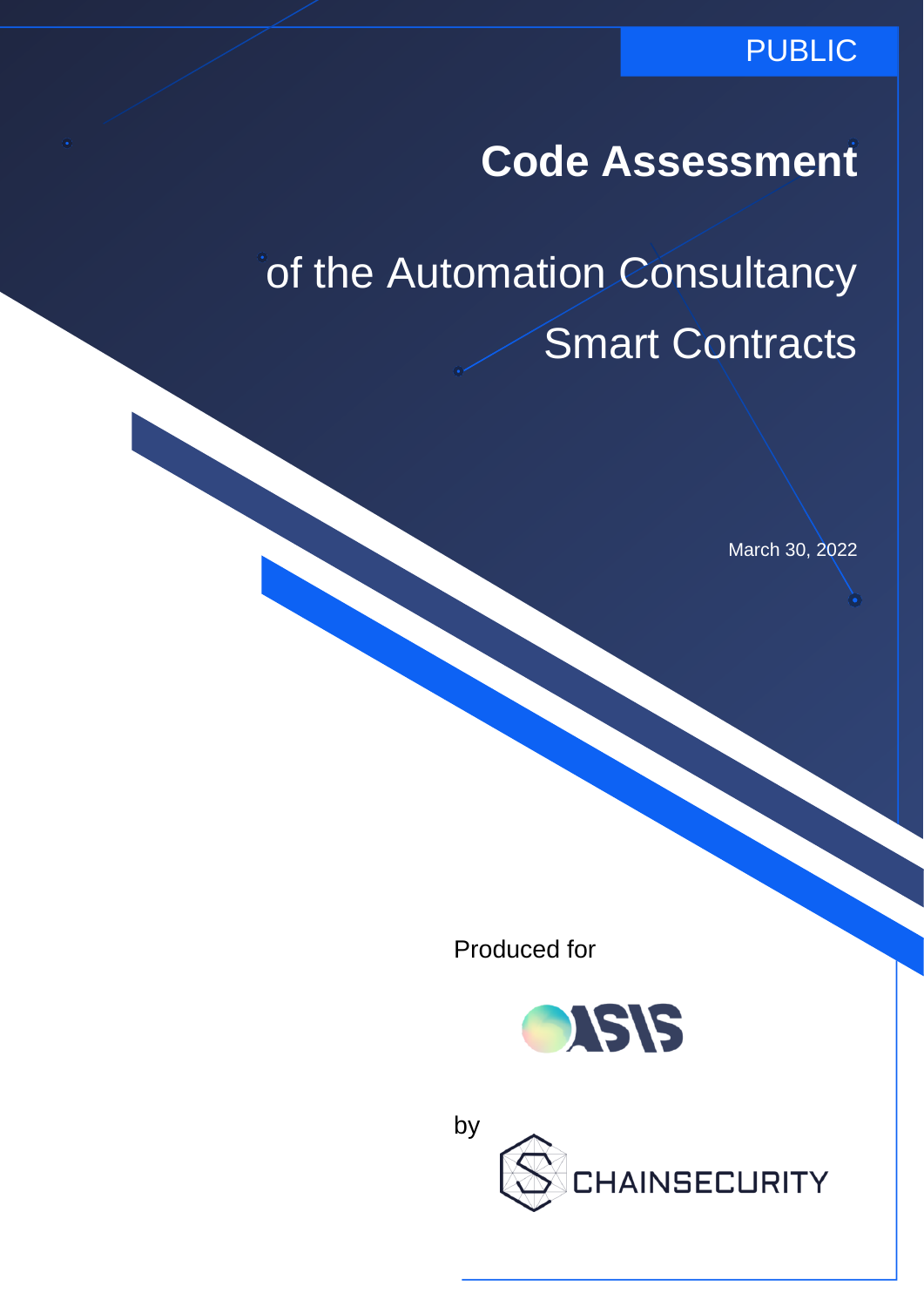## **Contents**

 $\circledS$ 

| <b>1 Executive Summary</b>      | $\mathbf{3}$     |
|---------------------------------|------------------|
| <b>2</b> Assessment Overview    | 5                |
| 3 Limitations and use of report | 8                |
| 4 Terminology                   | $\boldsymbol{9}$ |
| 5 Findings                      | 10               |
| <b>6 Resolved Findings</b>      | 11               |
|                                 |                  |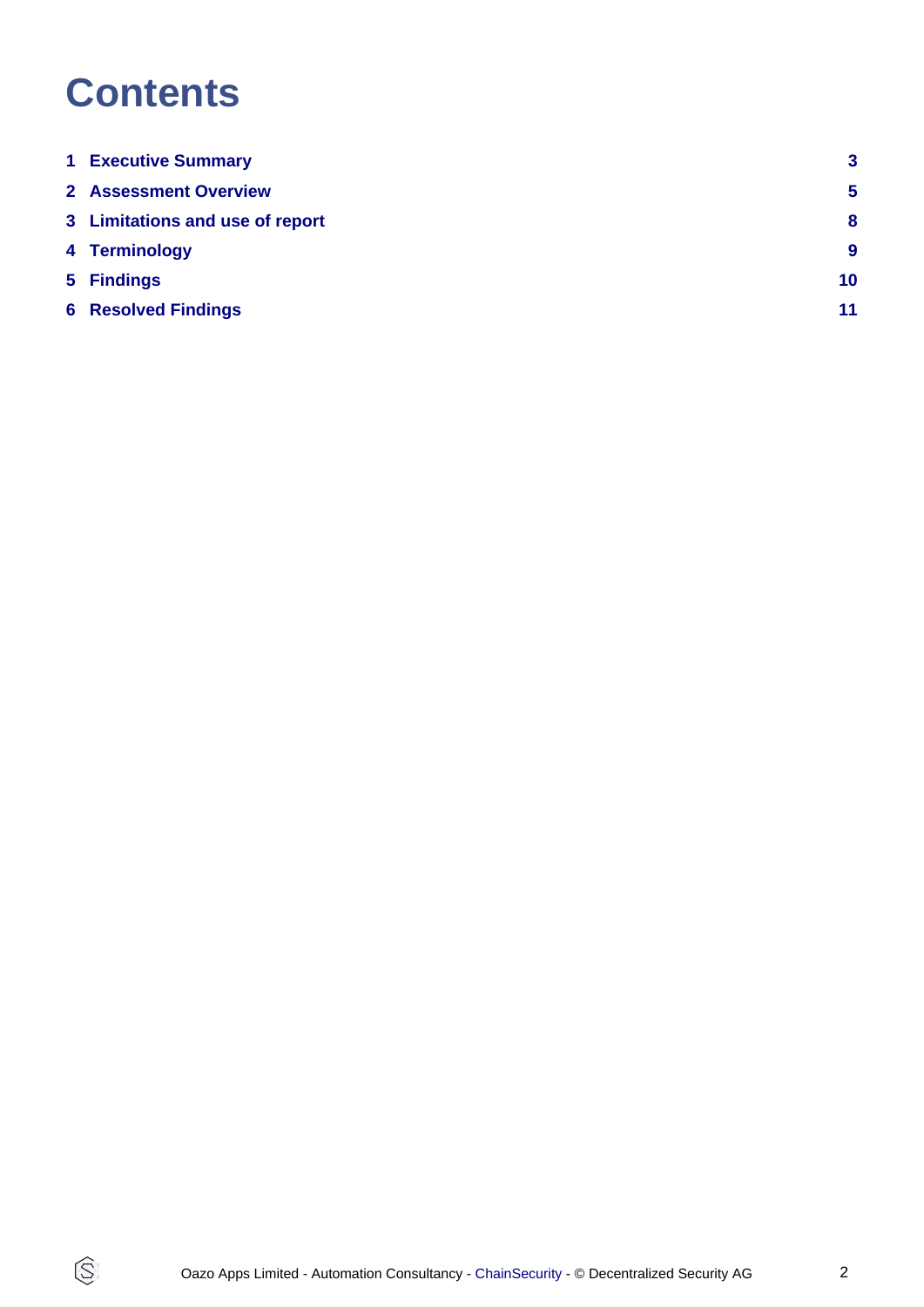# <span id="page-2-0"></span>**1 Executive Summary**

Dear Chris,

Thank you for trusting us to help Oazo Apps Limited with this security audit. Our executive summary provides an overview of subjects covered in our audit of the latest reviewed contracts of Automation Consultancy according to [Scope](#page-4-1) to support you in forming an opinion on their security risks.

Oazo Apps Limited implements an automated management solution for Maker's collateralized debt positions. Users manage command triggers which are executed by bots. In the current implementation, users can automatically close a vault position should the collateralization go below a certain threshold. All in all, no high severity issues were uncovered. All the issues have been addressed.

The most critical subjects covered in our audit are functional correctness and access control. Security regarding all the aforementioned subjects is high.

The general subjects covered are upgradability, unit testing and gas efficiency. Security regarding all the aforementioned subjects is high. The specification provided was comprehensive.

In summary, we find that the codebase provides a high level of security.

It is important to note that security audits are time-boxed and cannot uncover all vulnerabilities. They complement but don't replace other vital measures to secure a project.

The following sections will give an overview of the system, our methodology, the issues uncovered and how they have been addressed. We are happy to receive questions and feedback to improve our service.

Sincerely yours,

ß

**ChainSecurity**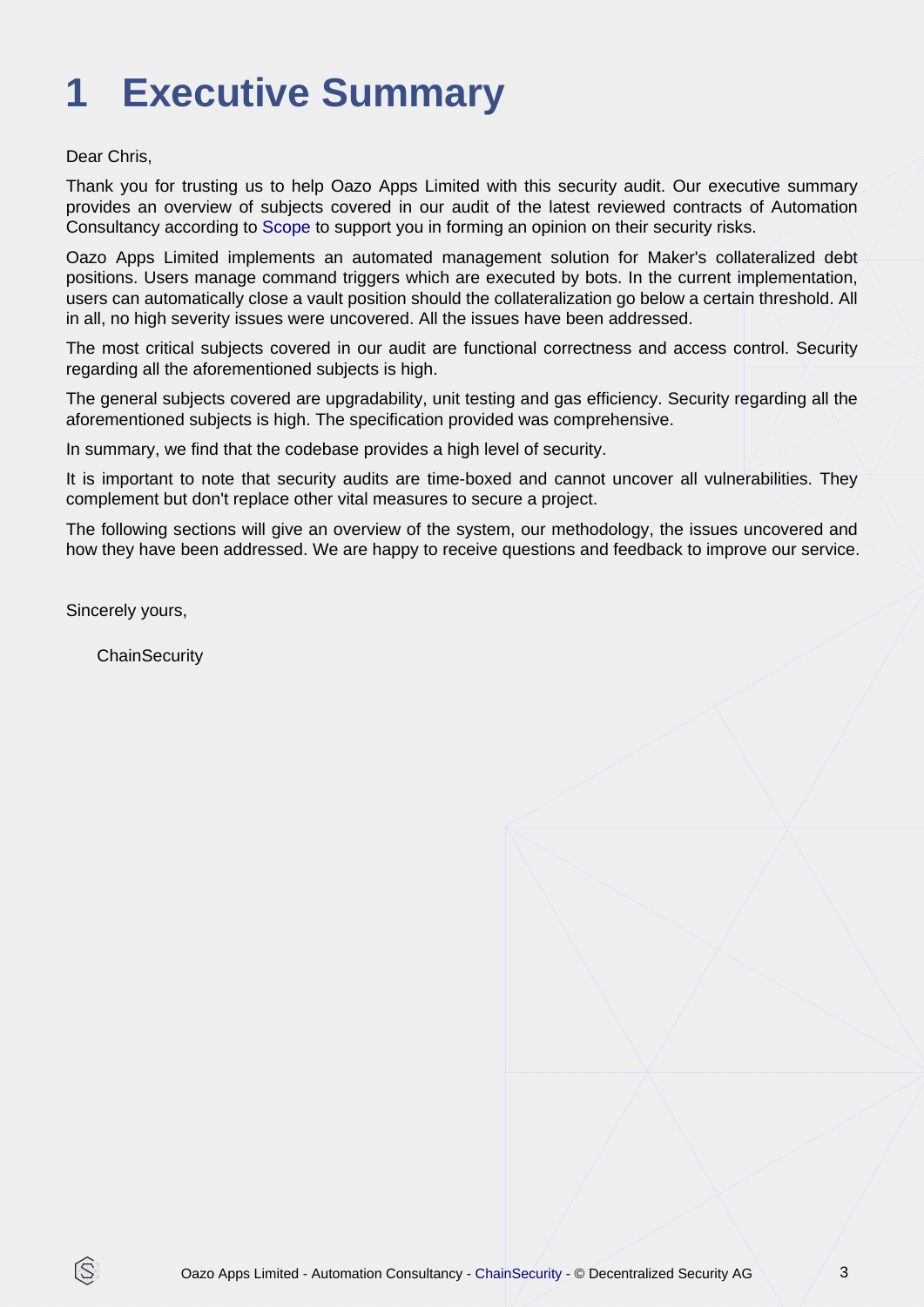## **1.1 Overview of the Findings**

Below we provide a brief numerical overview of the findings and how they have been addressed.

| <b>Critical</b> -Severity Findings | $\overline{0}$ |
|------------------------------------|----------------|
| <b>High-Severity Findings</b>      | $\Omega$       |
| <b>Medium</b> -Severity Findings   | 1              |
| <b>• Code Corrected</b>            |                |
| (Low)-Severity Findings            | 9              |
| <b>• Code Corrected</b>            | 8              |
| • Specification Changed            | 4              |
|                                    |                |

 $\circledS$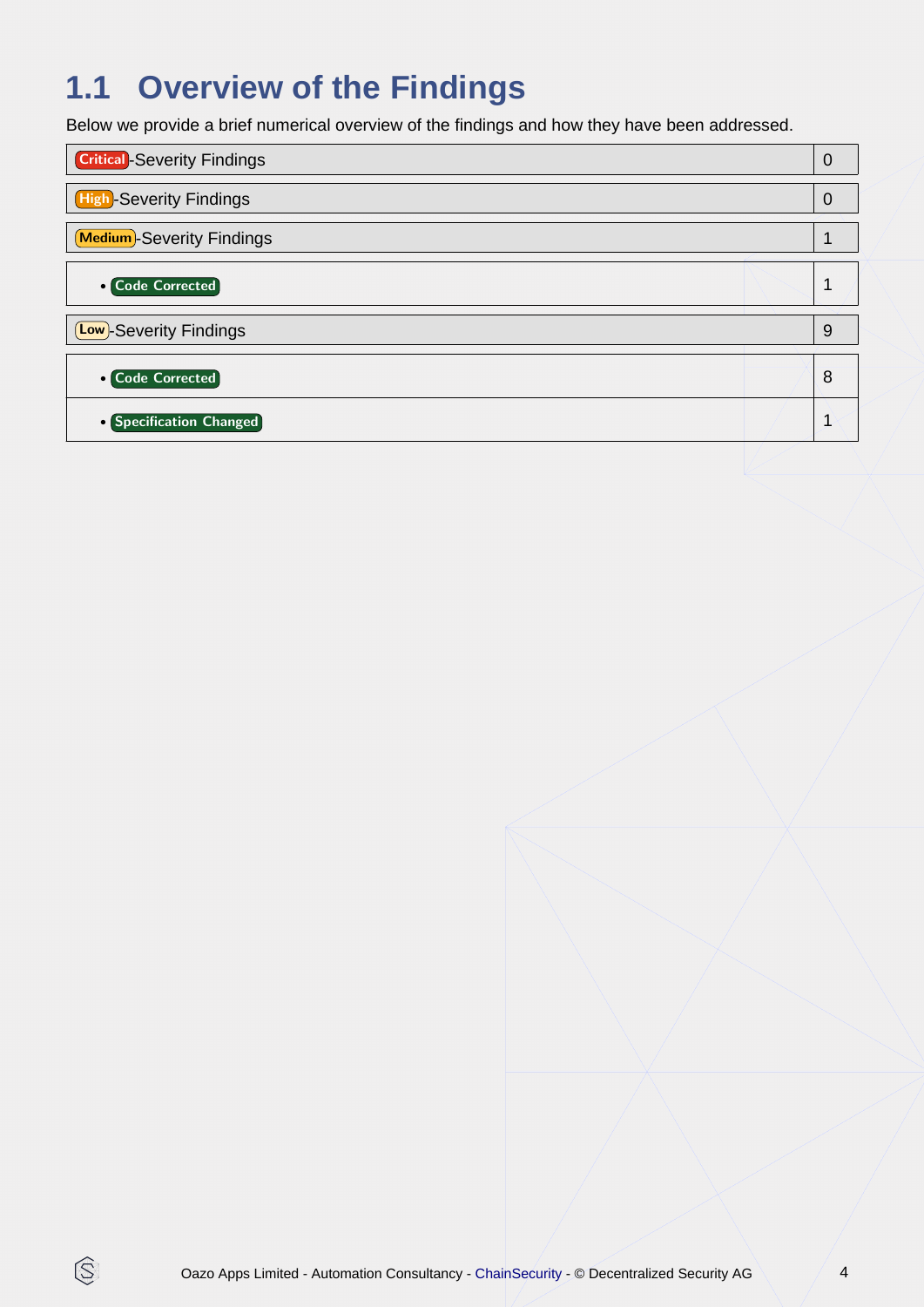# <span id="page-4-2"></span><span id="page-4-0"></span>**2 Assessment Overview**

In this section, we briefly describe the overall structure and scope of the engagement, including the code commit which is referenced throughout this report.

## <span id="page-4-1"></span>**2.1 Scope**

The assessment was performed on the source code files inside the Automation Consultancy repository based on the documentation files. The table below indicates the code versions relevant to this report and when they were received.

| ا∂ص           | Commit Hash                              | <b>Note</b>        |
|---------------|------------------------------------------|--------------------|
| 7 March 2022  | db2fcc8856b6204fd9c069a149120285bb7e9d23 | Initial Version    |
| 28 March 2022 | 6dbc5a77d5e7e811fc03880163d94948c8f4b0dd | Version with fixes |

For the solidity smart contracts, the compiler version 0.8.13 was chosen. The contracts in scope are all the contracts under the contracts directory excluding the tests directory.

### **2.1.1 Excluded from scope**

All the contracts not mentioned in scope. Specifically, the system interacts with the Maker core system. All the interactions are assumed to work as intented. Moreover, the system under review delegates calls to the multiply-proxy-action. This is also assumed to work as intended. Finally, parts of the implementation are also part of the multiply-proxy-action. These also considered to be safe and work as intended.

## **2.2 System Overview**

This system overview describes the initially received version ((Version 1)) of the contracts as defined in the [Assessment Overview](#page-4-2).

Furthermore, in the findings section, we have added a version icon to each of the findings to increase the readability of the report.

Oazo Apps Limited offers an implementation of automated management for the Oasis.app. Users can perform a set of automated actions to manage their positions using a decentralized keeper network. The Oasis system is set to interact with the Maker ecosystem. Thus, a user adds a trigger for a specific action (also known as command) to a specific collateralized debt position (CDP). If at any point the conditions of the action are met, an authorized keeper (also known as caller) executes the command. In the current implementation, there is only one command available. That is, the automated closing of a position should the collateralization ratio drops below a threshold. The current implementation only supports vaults that have been created by the CdpManager.

The system consists of the following contracts:

#### **ServiceRegistry**

IS.

This contract serves as a single source of truth for the whole implementation. It maps the name of each service to the corresponding address of the contract that implements it. ServiceRegistry is controlled by its owner. The owner can transfer the ownership, change the required delay (explained later), add and remove trusted addresses, add, update and remove smart contracts and cancel pending actions. In order to counter a possible key compromise, ServiceRegistry implements a delay mechanism. To perform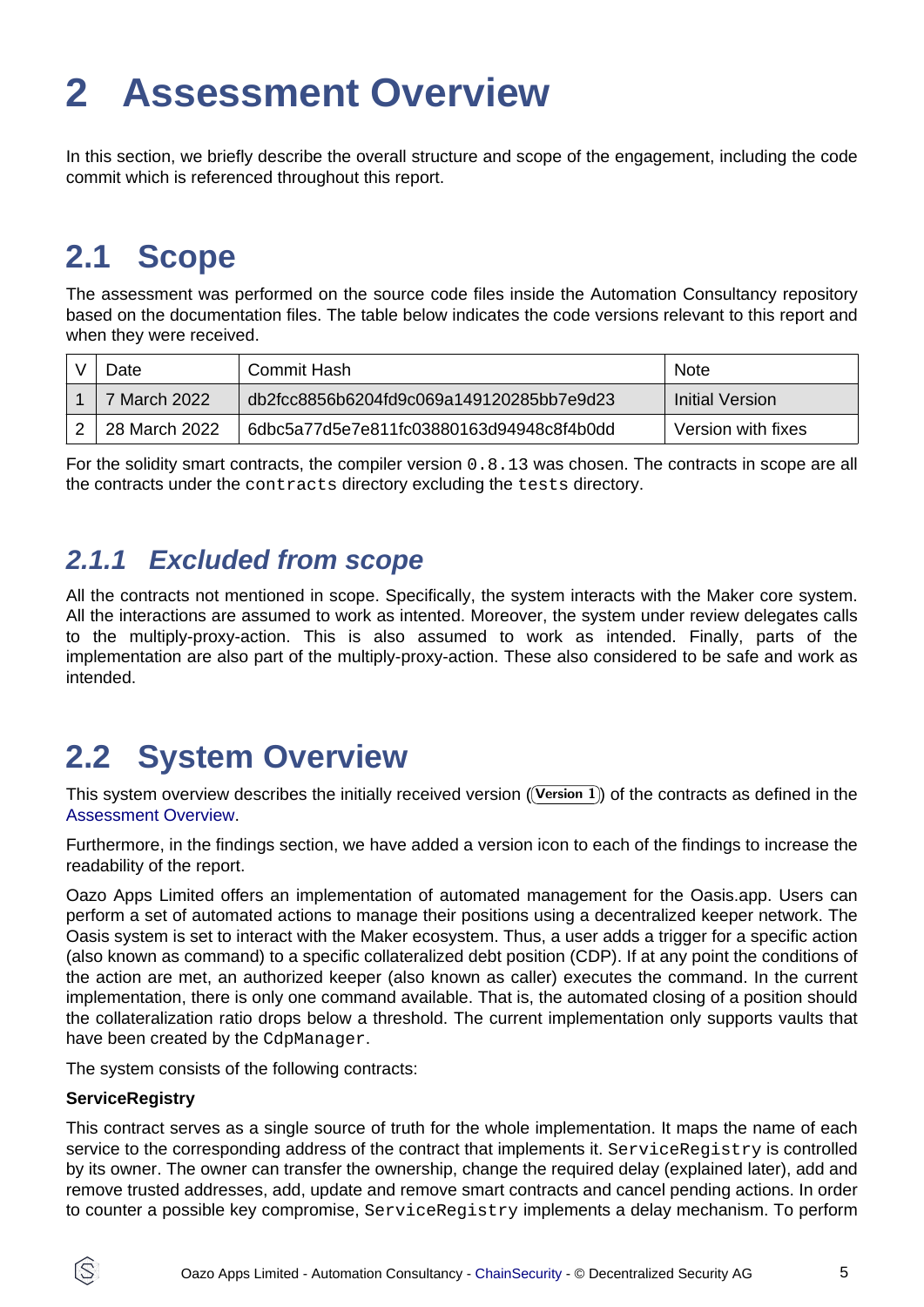an action, the owner must call a function of the contract twice, one to commit to the action and one to actually execute it given that enough time has elapsed. For canceling a commited action or removing an address from the registry no delay is required.

#### **AutomationExecutor**

This is the contract an authorized caller should call in order to execute a command. A caller is whitelisted by the owner of this contract. Apart from that, a caller can swap the tokens this contract holds from or to DAI by calling swap. The main purpose of this functionality is to exchange DAI, which is drawn from the vaults to compensate for the caller's gas, into ETH which is used to bribe the miners. The exchange will happen through the 1inch aggregator. The owner of the contract can set the exchange contract, add and remove callers from the whitelist, unwrap WETH the contract holds to ETH, and withdraw to their address tokens that remain in the contract including native ETH (withdraw). When a caller executes a call, they are allowed to send money to bribe the miner. Moreover, the callers are partially reimbursed for the transaction by sending themselves some of the ETH the contract holds. Note that they are reimbursed only for the actual execution of the command and the gas costs for the miner's bribe. Any user can deposit ETH directly to the contract. The system assumes there is always enough money stored in the contract to cover for bribe expenses even in periods of high congestion in the network.

#### **AutomationBot**

This is the contract with which the end-users, owners of a CDP, should interact. The contract is a delegate for the DSProxy of each user, thus, some of its external functions are executed in the context of the Proxy. The end-user calls addTrigger which then calls addRecord and adds a hash of all the details of the trigger together with the unique id of the CDP. Moreover, by calling addTrigger a user approves the AutomationBot contract to execute actions (commands in this particular case) on behalf of them on their CDPs. A user can replace one trigger by adding another one, remove a trigger, directly add or remove a record, and remove the approval to the automation bot contract. Note that addTrigger is executed in the context of the DSProxy while addRecord is executed in the context of the AutomationBot after querying its address from the ServiceRegistry. This means that there could be a case where the call a different version of the contract is used as a delegate and a different one is returned by the registry. Finally AutomationBot exposes the execute function. This is the function the AutomationExecutor should call in order to execute an automated action/command. execute will do the following steps:

- The data the caller wants to use to execute the command is sanitized.
- Some extra debt in DAI from the CDP is withdrawn in order to cover the gas costs for the caller. Note that there is a minimum amount of debt a CDP can create. This means that if the debt withdrawn is under the minimum allowed the transaction will fail.
- A check is performed of whether the conditions for the command to execute are met.
- The command is executed.
- The results of the command are sanitized.

#### **Commands**

The logic of the automated actions is implemented in the command contracts. Each command implements a different action. A command exposes the following interface:

- isExecutionLegal: Checks whether the precondition of the execution of the command actually holds.
- execute: Executes the command.
- isExecutionCorrect: Checks whether the postcondition of the execution of the command actually holds.

#### CloseCommand:

Implements the Command interface.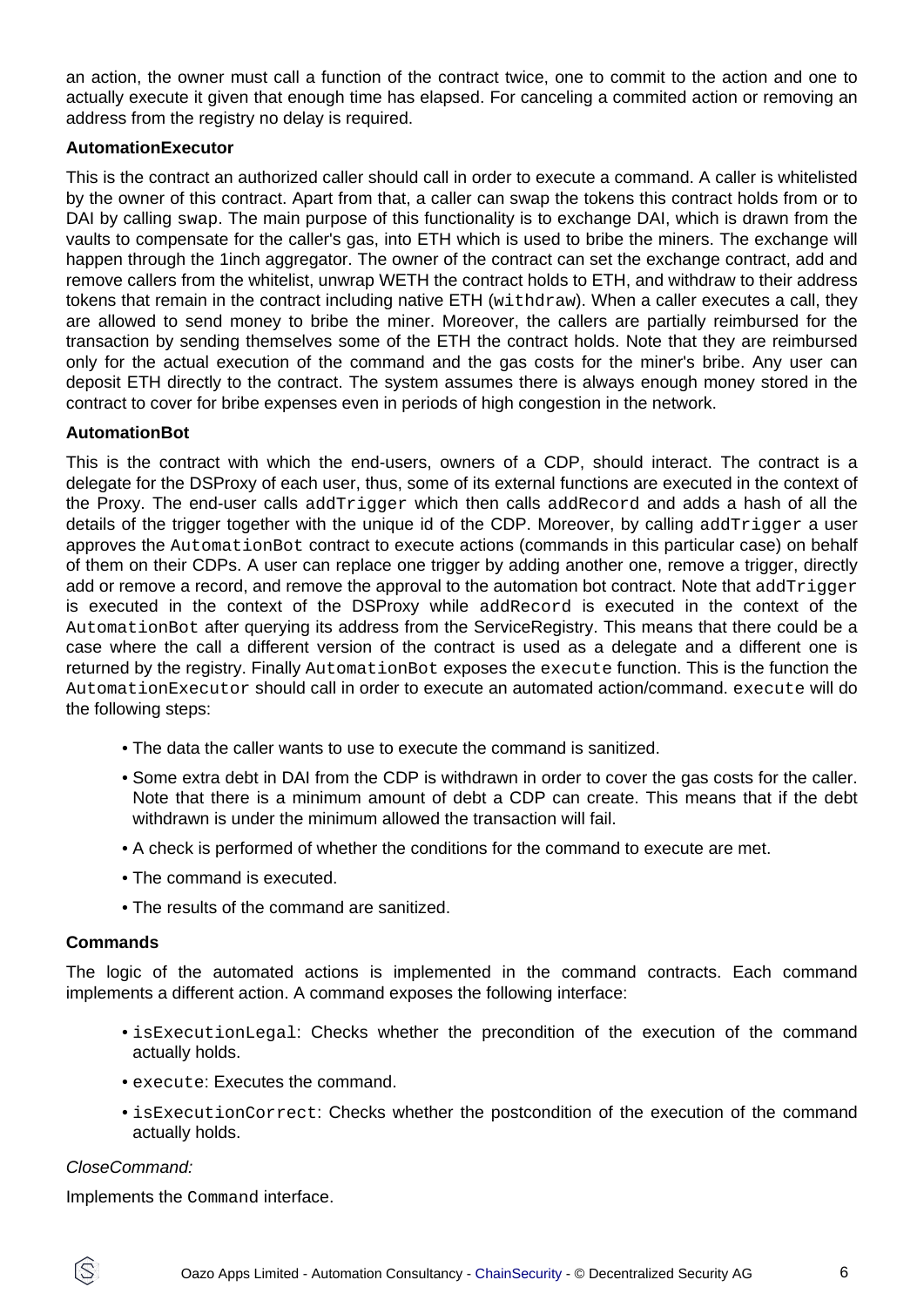- isExecutionLegal: Checks whether the collateralization ratio is below a threshold. To do so it evaluates both the debt and the collateral in DAI using the next price of the OSM. Note that when the collateralization ratio is calculated extra debt might have been created to reimburse the caller.
- execute: closes the position either by closing the vault. It then either sends the collateral to the user or trades the collateral to DAI and sends it to the user. The action is delegated to the Multiply Proxy Actions (MPA) contract, and, thus, executed within the context of the command.
- isExecutionCorrect: Checks whether the CDP has been closed, i.e., both collateral (ink) and debt (art) are 0.

#### **McdView**

This a utility contract, exposing view functionality useful to other contracts of the system. It exposes the following functions:

- getVaultInfo: Queries the collateral and the debt for a system.
- getPrice: Uses the OSM to query the current price of a particular collateral token. The price is given in 18 decimals.
- getNextPrice: Uses the OSM to query the next price of a particular collateral token. To query the price on-chain, one should be whitelisted by the owner of this contract. The next price is given in 18 decimals.
- getRatio: Returns the collateralization ratio for a particular CDP.
- approve: allows the owner of the contract to whitelist an address to be able to query the next price on-chain.

#### **McdUtils**

ÍS.

This is another utility contract. The most important function it implements is drawDebt which draws more debt from a CDP, if needed, in order to cover the caller's gas expenses.

### **2.2.1 Trust Model**

The owners of the contracts are trusted entities which are expected to only make non-harmful changes to the states of the contracts they own. The callers are also trusted entities and they should not try to withdraw more debt to cover their gas fees than they actually need or make swaps that are unfavourable to the system.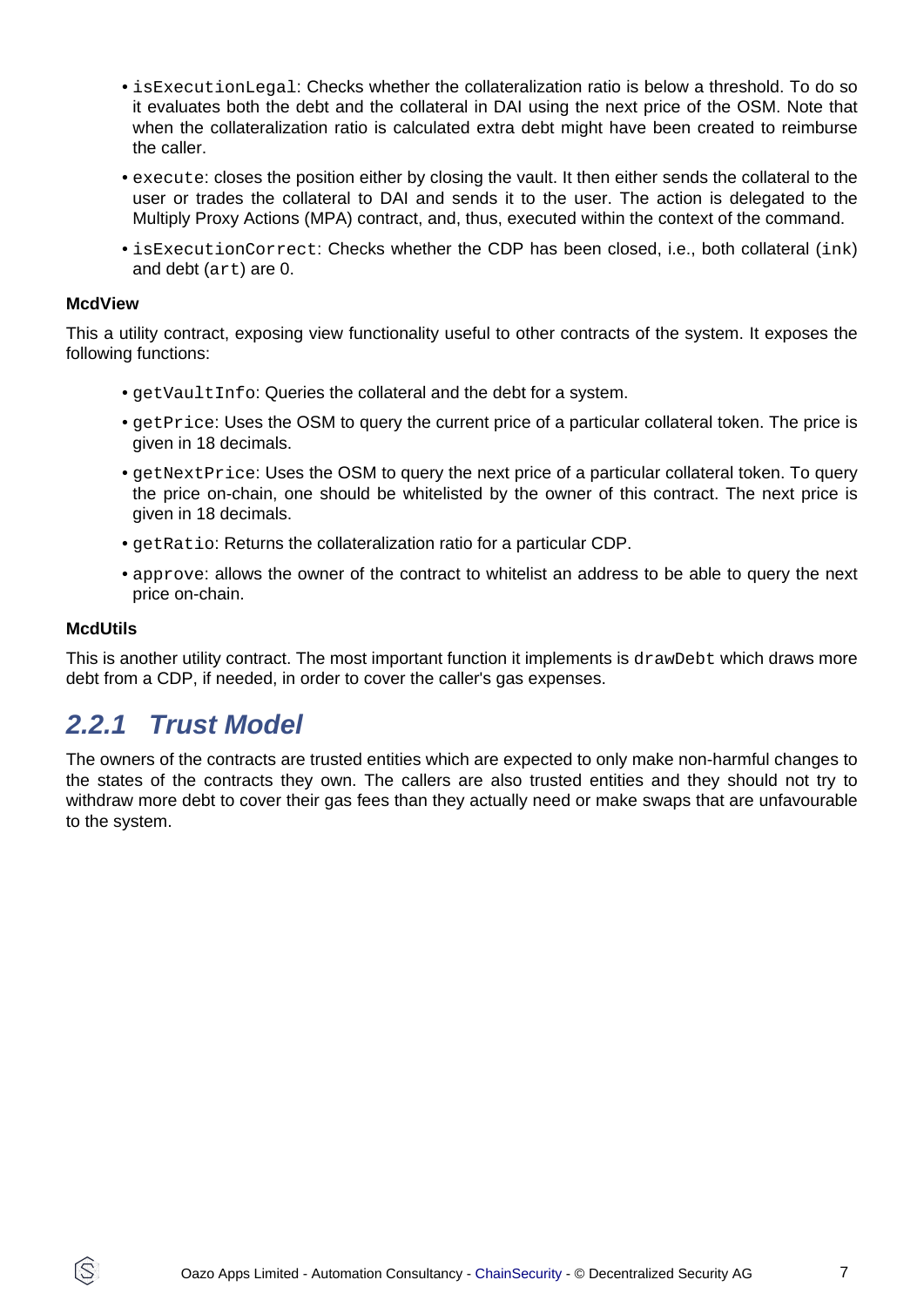## <span id="page-7-0"></span>**3 Limitations and use of report**

Security assessments cannot uncover all existing vulnerabilities; even an assessment in which no vulnerabilities are found is not a guarantee of a secure system. However, code assessments enable the discovery of vulnerabilities that were overlooked during development and areas where additional security measures are necessary. In most cases, applications are either fully protected against a certain type of attack, or they are completely unprotected against it. Some of the issues may affect the entire application, while some lack protection only in certain areas. This is why we carry out a source code assessment aimed at determining all locations that need to be fixed. Within the customer-determined time frame, ChainSecurity has performed an assessment in order to discover as many vulnerabilities as possible.

The focus of our assessment was limited to the code parts defined in the engagement letter. We assessed whether the project follows the provided specifications. These assessments are based on the provided threat model and trust assumptions. We draw attention to the fact that due to inherent limitations in any software development process and software product, an inherent risk exists that even major failures or malfunctions can remain undetected. Further uncertainties exist in any software product or application used during the development, which itself cannot be free from any error or failures. These preconditions can have an impact on the system's code and/or functions and/or operation. We did not assess the underlying third-party infrastructure which adds further inherent risks as we rely on the correct execution of the included third-party technology stack itself. Report readers should also take into account that over the life cycle of any software, changes to the product itself or to the environment in which it is operated can have an impact leading to operational behaviors other than those initially determined in the business specification.

IS.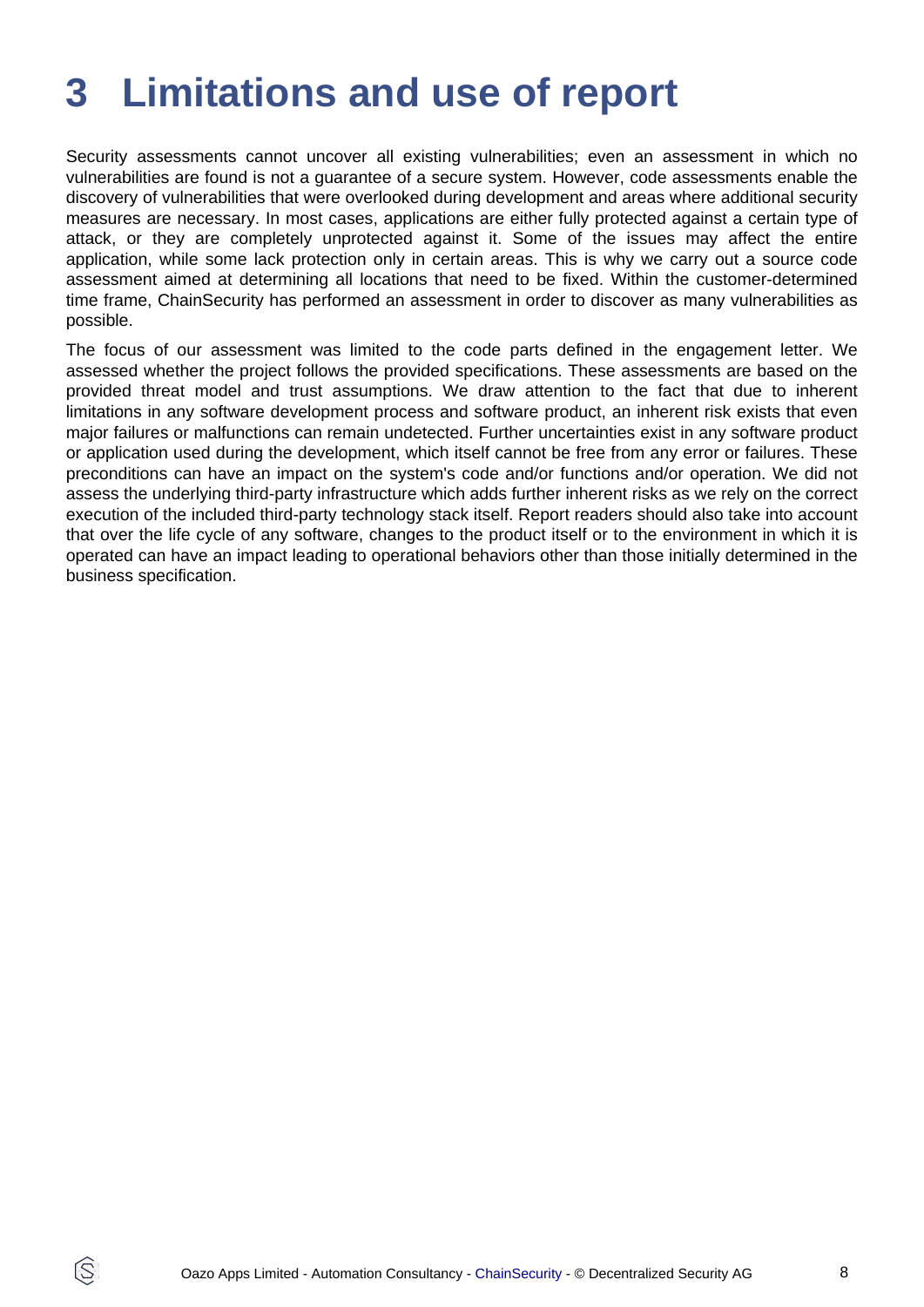# <span id="page-8-0"></span>**4 Terminology**

IS.

For the purpose of this assessment, we adopt the following terminology. To classify the severity of our findings, we determine the likelihood and impact (according to the CVSS risk rating methodology).

- Likelihood represents the likelihood of a finding to be triggered or exploited in practice
- Impact specifies the technical and business-related consequences of a finding
- Severity is derived based on the likelihood and the impact

We categorize the findings into four distinct categories, depending on their severity. These severities are derived from the likelihood and the impact using the following table, following a standard risk assessment procedure.

| <b>Likelihood</b> | <b>Impact</b>   |               |               |
|-------------------|-----------------|---------------|---------------|
|                   | High            | Medium        | Low           |
| High              | <b>Critical</b> | <b>High</b>   | <b>Medium</b> |
| Medium            | High            | <b>Medium</b> | Low           |
| Low               | <b>Medium</b>   | Low           | Low           |

As seen in the table above, findings that have both a high likelihood and a high impact are classified as critical. Intuitively, such findings are likely to be triggered and cause significant disruption. Overall, the severity correlates with the associated risk. However, every finding's risk should always be closely checked, regardless of severity.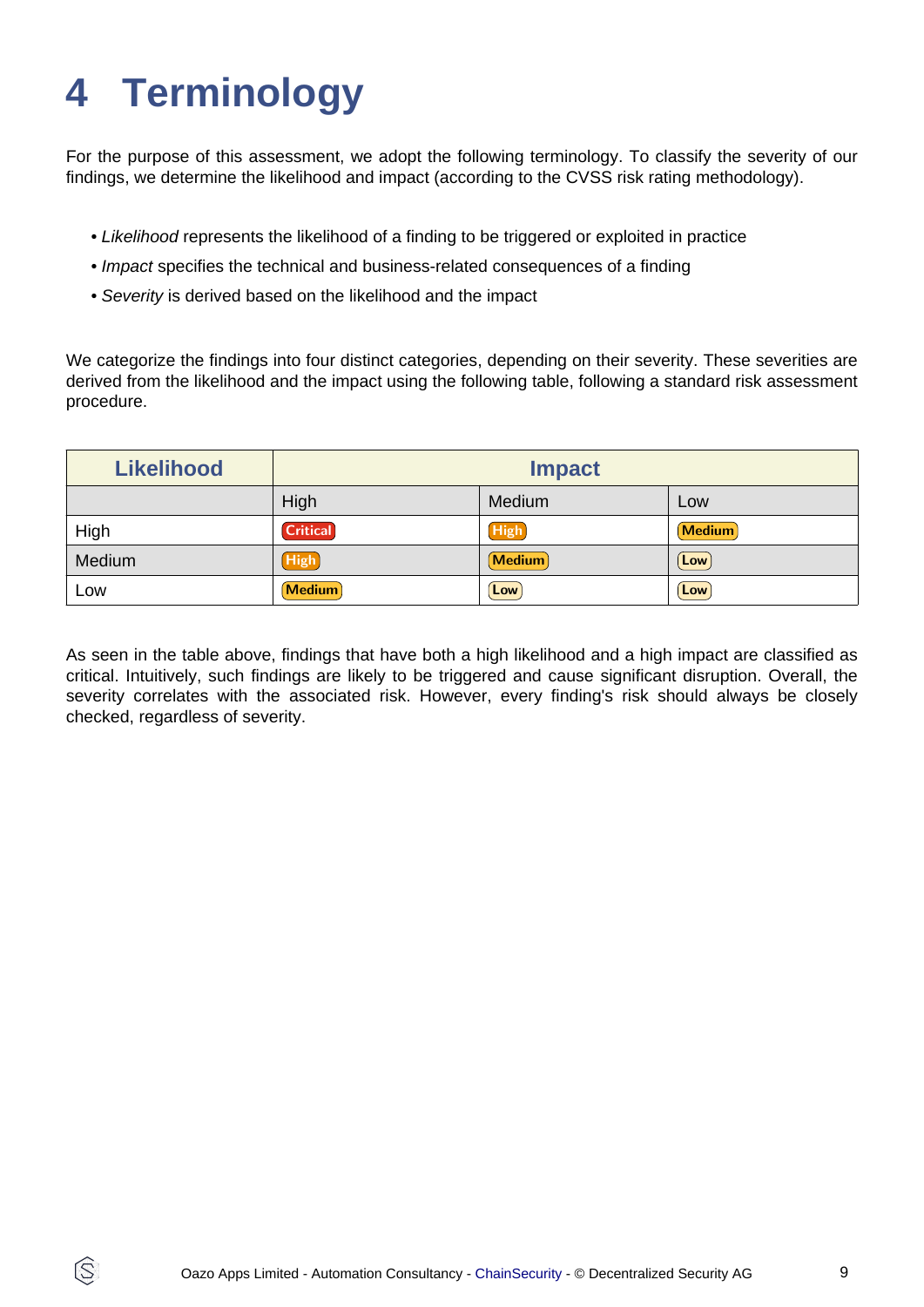# <span id="page-9-1"></span><span id="page-9-0"></span>**5 Findings**

Q

In this section, we describe any open findings. Findings that have been resolved have been moved to the [Resolved Findings](#page-10-1) section. The findings are split into these different categories:

- Design : Architectural shortcomings and design inefficiencies
- Correctness : Mismatches between specification and implementation

Below we provide a numerical overview of the identified findings, split up by their severity.

| <b>Critical</b> -Severity Findings |  |
|------------------------------------|--|
| <b>High-Severity Findings</b>      |  |
| <b>Medium</b> -Severity Findings   |  |
| <b>Low</b> -Severity Findings      |  |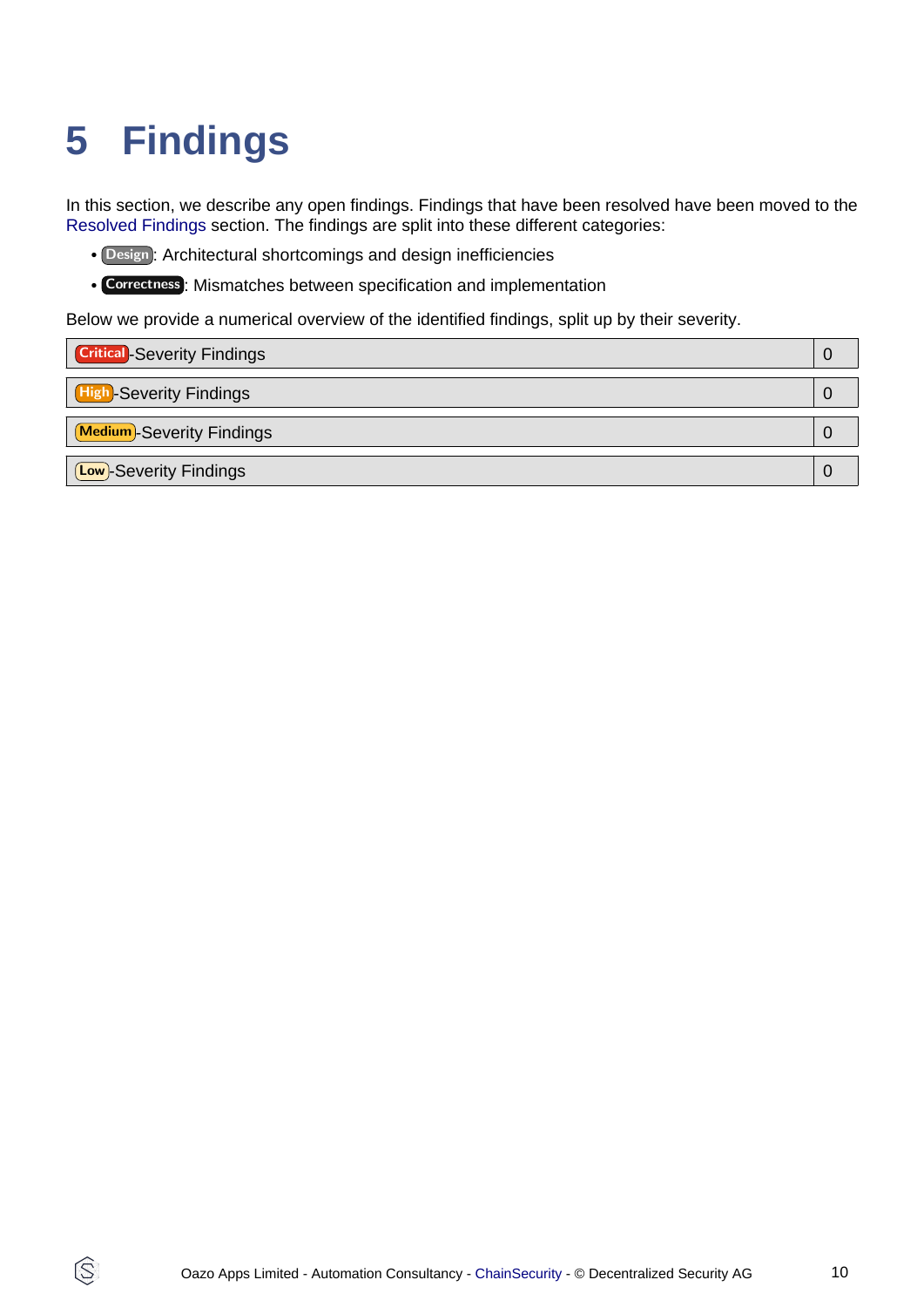# <span id="page-10-1"></span><span id="page-10-0"></span>**6 Resolved Findings**

Here, we list findings that have been resolved during the course of the engagement. Their categories are explained in the [Findings](#page-9-1) section.

Below we provide a numerical overview of the identified findings, split up by their severity.

| <b>Critical</b> -Severity Findings |  |
|------------------------------------|--|
| <b>High-Severity Findings</b>      |  |
| Medium-Severity Findings           |  |

• [Missing ETH Unwrapping](#page-10-2) Code Corrected

| Low)-Severity Findings |
|------------------------|
|                        |

- [Accidental Approval Revocation](#page-10-3) Code Corrected
- [Dead Code](#page-11-0) Code Corrected
- [Missing Sanity Checks](#page-11-1) Code Corrected
- [Outdated Compiler](#page-11-2) Code Corrected
- [Redundant Authorization](#page-12-0) Code Corrected
- [Rounding Errors](#page-12-1) Code Corrected
- **[Specification Discrepancies](#page-12-2) Specification Changed**
- [Use Safe Calls](#page-13-0) Code Corrected
- [Zero Debt Vaults](#page-13-1) Code Corrected

## <span id="page-10-2"></span>**6.1 Missing ETH Unwrapping**

Design Medium Version 1 Code Corrected

The AutomationExecutor allows its owner to withdraw tokens or native ETH. As the Oazo team informed us, the main purpose of this function is to withdraw ETH converted from DAI. The exchange contract is not able to handle native ETH but needs its wrapped version. Hence there is a need for unwrapping functionality to be able to use native ETH. However, such functionality is not implemented.

#### **Code corrected:**

unwrapWETH has been implemented. It can be called only by the owner of the AutomationExecutor contract and calls weth.withdraw function.

### <span id="page-10-3"></span>**6.2 Accidental Approval Revocation** Design (Low) Version 1 Code Corrected

On removeTrigger a user can accidentally set the removeAllowance variable to true. If this happens the approval to the automation bot is revoked. A user can only re-approve the automation bot indirectly by adding another trigger since there is no function to do this directly. Another option for the user is to use the revocation manager.

ÍŜ.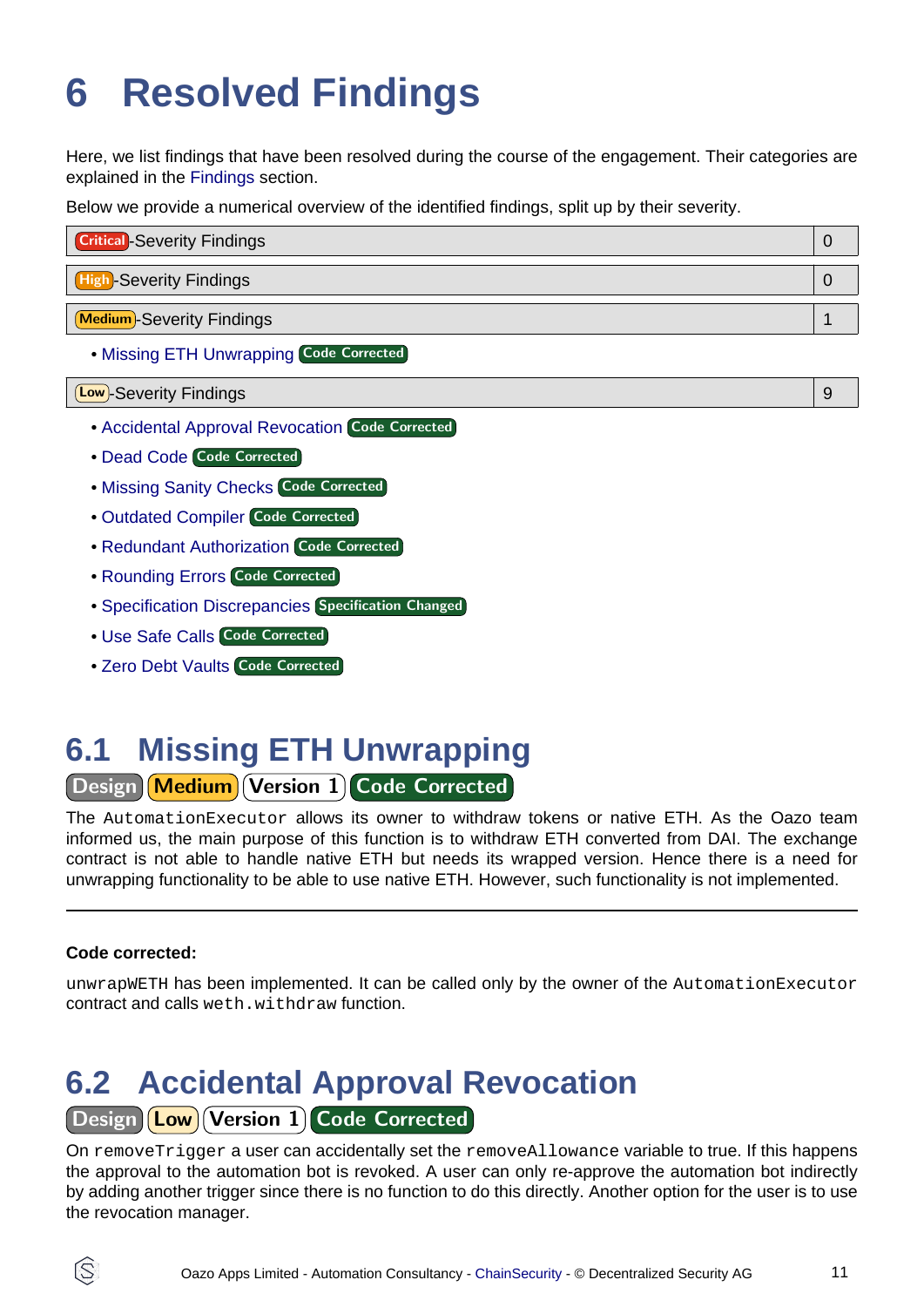#### **Code corrected**

The functionality to grant approval to the automation bot has been added.

## <span id="page-11-0"></span>**6.3 Dead Code**

Design **Low** Version 1 Code Corrected

In ServiceRegistry, the functions addTrustedAddress, removeTrustedAddress and isTrusted manipulate the trustedAddresses mapping. However, this mapping is not used by the rest of the implementation. Moreover, McdUtils.convertTo18 is also never used.

#### **Code corrected:**

The dead code has been removed.

## <span id="page-11-1"></span>**6.4 Missing Sanity Checks**

#### Design Low Version 1 Code Corrected

There are multiple points in the contract where sanity checks are missing. The absence of such checks can allow users to assign invalid values to variables:

- 1. AutomationBot.addRecord does not sanitize triggerType and triggerData. Also, triggerData includes slLevel which can have invalid values that cause reverts inside isExecutionLegal. Should the variables store invalid data the corresponding trigger will not be able to execute at a later point in time.
- 2. AutomationExecutor.(transferOwnership, setExchange) does not sanitize the input values. Notice that there is no delayed execution implemented for this contract.
- 3. ServiceRegistry.constructor sanitizes the required delay by requiring it to be less than the maximum integer. However, any value close to the maximum integer would be valid and problematic for the system.

#### **Code corrected:**

- 1. AutomationBot.addRecord validates the triggerData by using commandAddress.isTriggerDataValid.
- 2. AutomationExecutor now sanitizes the data.
- 3. The maximum required delay is now set to 30 days.

### <span id="page-11-2"></span>**6.5 Outdated Compiler**

#### Design **Low** Version 1 Code Corrected

The system is compiled using solidity version 0.8.4. However, more recent versions are available. At the time of writing 0.8.13 is the most recent version.

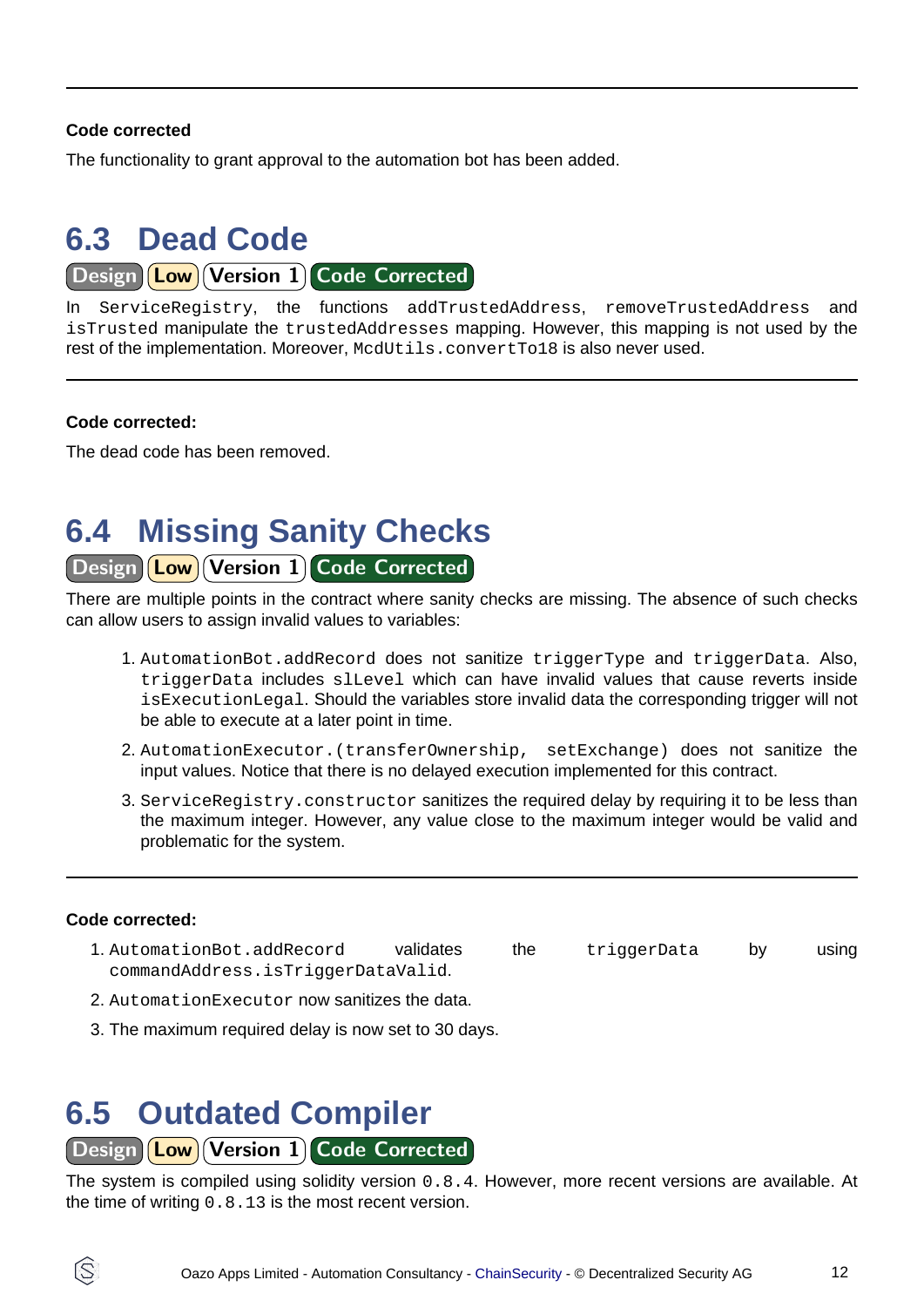#### **Code corrected:**

The compiler version 0.8.13 is now used.

### <span id="page-12-0"></span>**6.6 Redundant Authorization**

Design | Low | Version 1 Code Corrected

In McdUtils.drawDebt, the authorization of the AutomationBot to daiJoin is given every time the call is made since the following line is always executed:

```
IVat(vat).hope(daiJoin);
```
We noticed that the implementation is quite similar to [https://github.com/OasisDEX/multiply-proxy-action](https://github.com/OasisDEX/multiply-proxy-actions/blob/develop/contracts/multiply/MultiplyProxyActions.sol#L205) [s/blob/develop/contracts/multiply/MultiplyProxyActions.sol#L205.](https://github.com/OasisDEX/multiply-proxy-actions/blob/develop/contracts/multiply/MultiplyProxyActions.sol#L205) However, there is always a check if the authorization is needed.

#### **Code corrected:**

The current implementation only grants authorization to daiJoin, if it has not been given before.

## <span id="page-12-1"></span>**6.7 Rounding Errors**

#### Design **Low Version 1 Code Corrected**

According to the specification [\(https://github.com/dapphub/ds-math\)](https://github.com/dapphub/ds-math), DSMath.wmul should be used with two Wads and DSMath.rdiv should be used with two Rays. However, this is not true in McdView.getRatio where the following snippet exists:

```
uint256 ratio = rdiv(wmul(collateral, price), debt);
```
Here, wmul is applied on collateral which is a wad and price which is a 9-decimal number. The result will also be a 9-decimals number. Later, rdiv is applied on this 9-decimal number and debt which is a wad. The result is a Wad instead of a Ray. Wrong usage of DSMath leads to rounding errors. This means that a vault is rendered closable at different levels than the users have actually set.

#### **Code corrected:**

ĺS

In the current implementation price is a Wad and the problematic snippet has been rewritten to:

```
return wdiv(wmul(collateral, price), debt);
```
## <span id="page-12-2"></span>**6.8 Specification Discrepancies**

Design **Low** Version 1 Specification Changed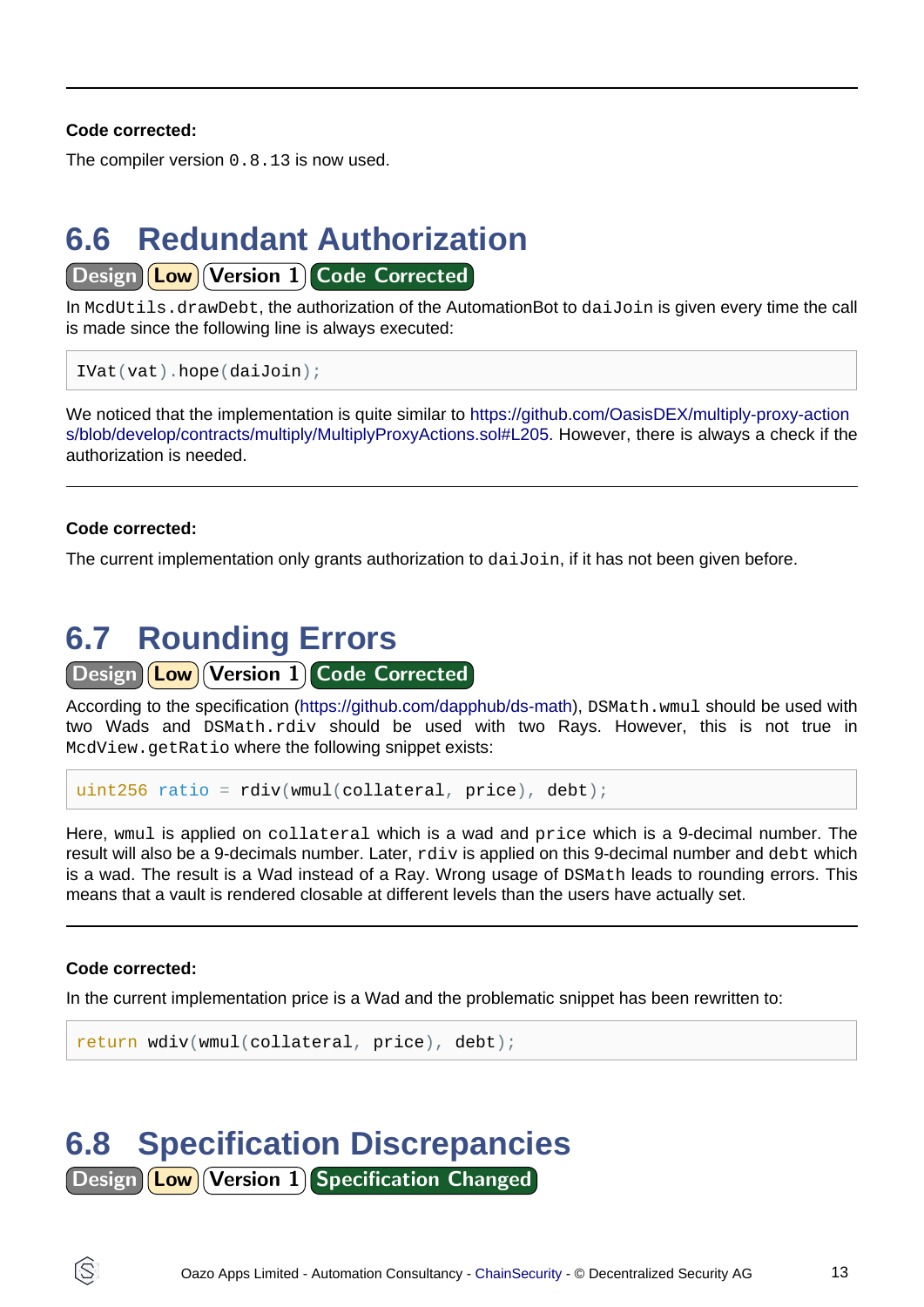There are some discrepancies between the provided specification and the actual implementation. We follow the enumeration provided in the documentation.

#### **System Requirements & Assumptions:**

ServiceRegistry:

1. The addresses are not trusted, in the sense that the trustedAddresses mapping is not used. 4. removeTrustedAddress also does not use the delayedExecution modifier.

AutomationBot:

5. If a user executes addRecord directly to add a trigger then cdpAllow will not be called. 13. The permission might have been revoked by the user.

#### **Smart Contract Architecture:**

AutomationExecutor:

- swapTokenForDai is documented but does not exist.
- swap is implemented but not documented.

#### **Specification changed:**

All the discrepancies in the specification have been fixed.

### <span id="page-13-0"></span>**6.9 Use Safe Calls**

Correctness **Low Version 1 Code Corrected** 

AutomationExecutor exposes swap and withdraw functions. These functions, interact with ERC20 contracts by calling ERC20.approve and ERC20.transfer. However, these calls will fail, should a user try to interact with a USDT contract. For example, a user sends accidentally USDT to the AutomationExecutor, the amount will remain stuck there since any withdrawal by the owner will fail.

#### **Code corrected:**

SafeERC20 library is now used. ERC20.approve has been replaced with SafeERC20.safeIncreaseAllowance and ERC20.transfer has been replaced with SafeERC20.safeTransfer.

### <span id="page-13-1"></span>**6.10 Zero Debt Vaults**

Design (Low) Version 1 Code Corrected

McdUtils.getRatio returns 0 when the debt of a vault is 0. This means than CloseCommand.isExecutionLegal will return true, and thus, render the vault closable. This means that a caller might try to close the a zero debt vault. When the AutomationExecutor calls AutomationBot.execute, the latter will try to withdraw extra debt (drawDaiFromVault) to cover its gas costs. However, the Maker system only allows users to withdraw debt that exceeds a specific limit (dust). Since the amount of extra debt withdrawn to cover the caller is small compared to the dust amount, the whole transaction will revert.

#### **Code corrected:**